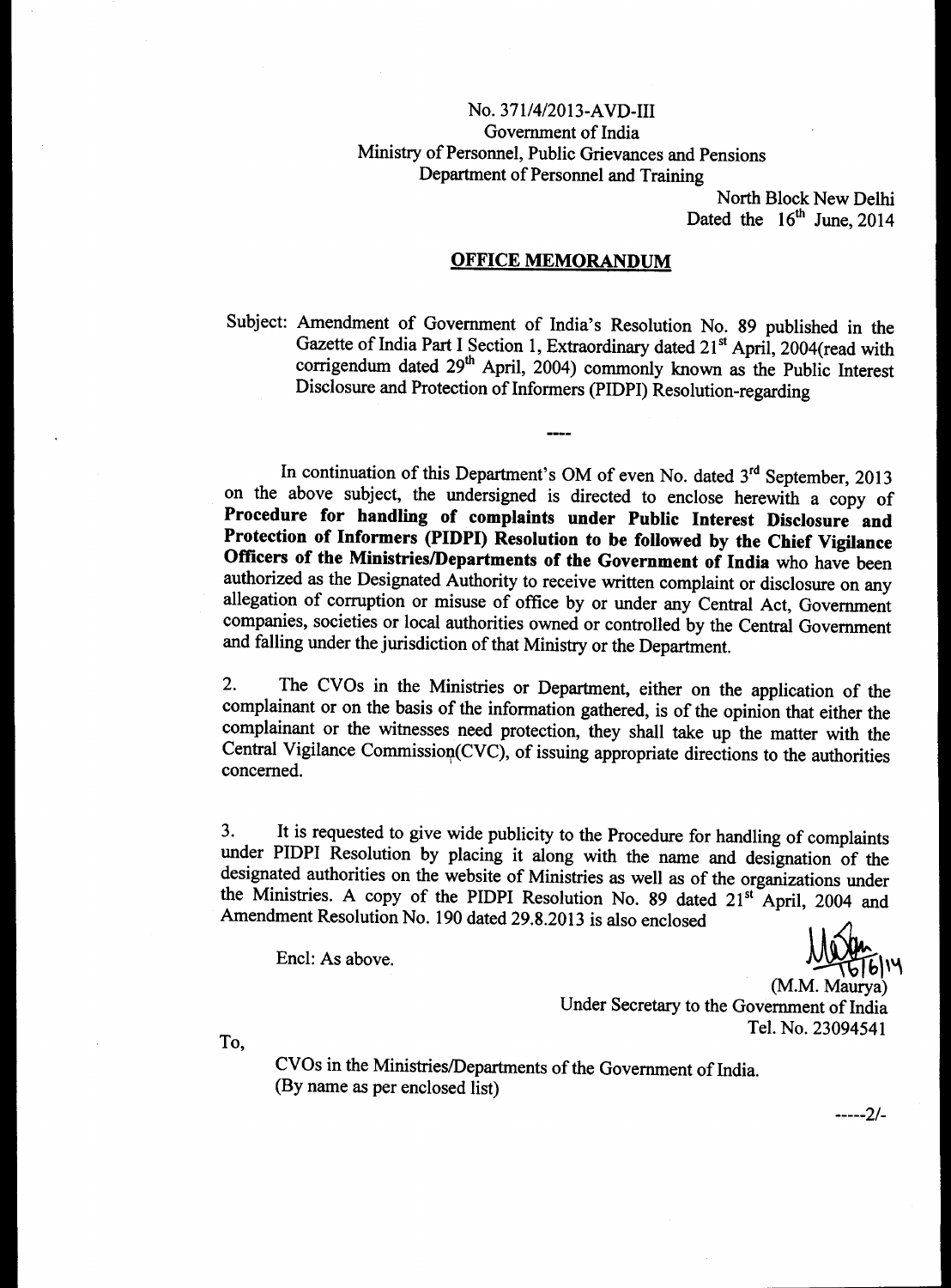Copy for information to:

- 1. All the Ministries/ Departments of the Government of India.
- 2. The Cabinet Secretariat, New Delhi.
- 3. The Secretary, Central Vigilance Commission, Satarkata Bhavan, New Delhi. It is requested that the content of this OM may be uploaded on the website of the Commission and wide publicity may be given. The CVOs of the Ministries/Departments may also be addressed by the Commission.
- 4. PS to Hon'ble MOS(PP), PPS to Secretary(P)/EO&AS/AS(S&V), DOPT.
- 5. The CVO, Department of Personnel and Training, New Delhi.
- 6. NIC, DoP&T for uploading on DoP&T website.
- 7. Order folder/Guard file.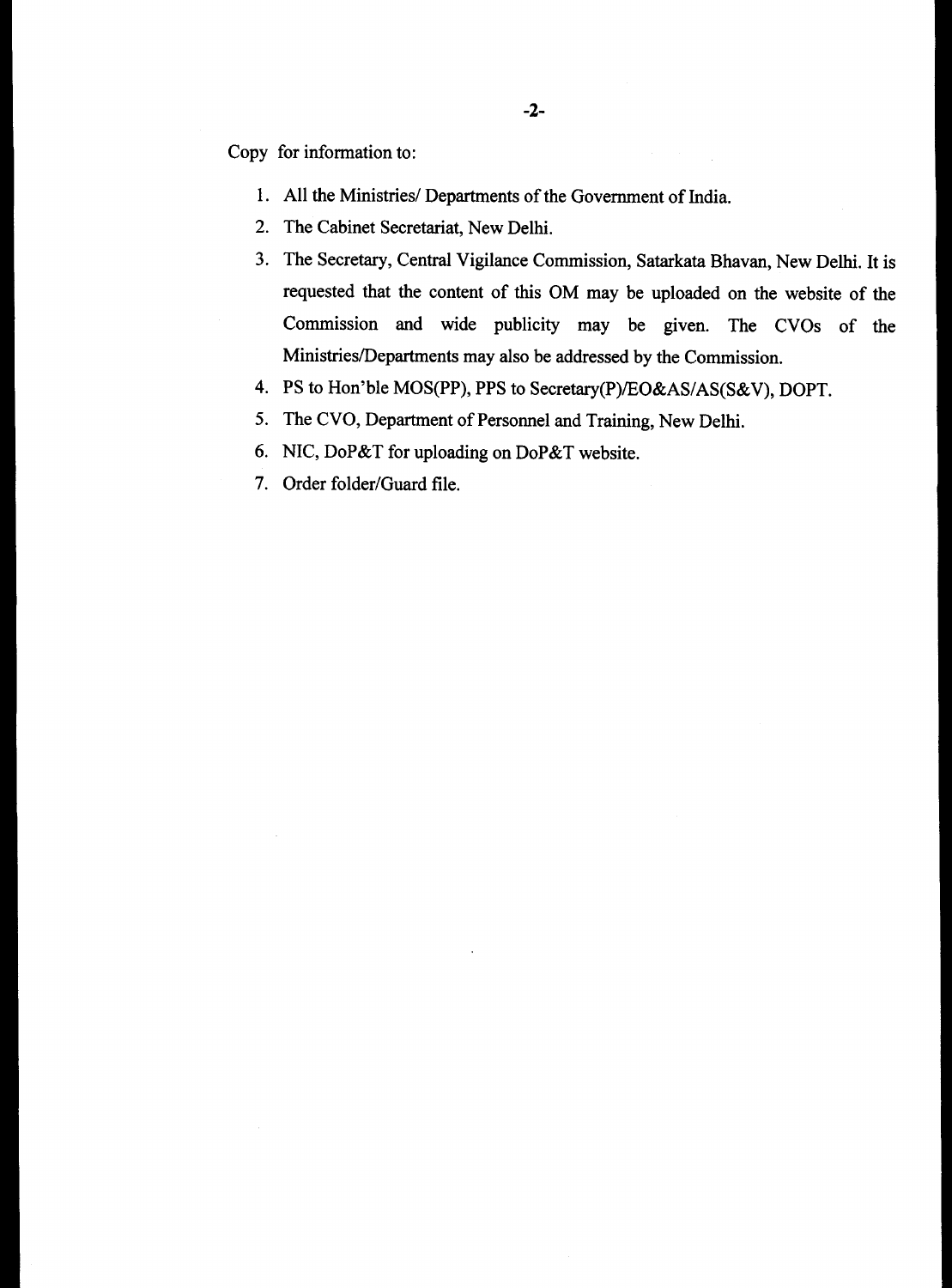**Procedure for handling of complaints under the Public Interest Disclosure and Protection of Informers (PIDPI) Resolution dated 21.4.2004 to be followed by the designation authority (CVOs or Ministries/Departments).** 

| 1. | The 'Designated Authority' shall authorize an officer not below the level<br>of Section Officer (SO) for receiving complaints under the PIDPI<br>Resolution.                                                                                                                                                                                                                                                  |
|----|---------------------------------------------------------------------------------------------------------------------------------------------------------------------------------------------------------------------------------------------------------------------------------------------------------------------------------------------------------------------------------------------------------------|
| 2. | All envelopes super-scribed with 'Complaint under The Public Interest<br>Disclosure' will be opened by the SO/In-charge, so authorized, in<br>presence of the 'Designated Authority'.                                                                                                                                                                                                                         |
| 3. | The identity of the complainant would be confirmed by the SO/In-charge<br>by writing a letter to him/her. Sample of the letter is at Annexure-I.                                                                                                                                                                                                                                                              |
| 4. | After the identity is confirmed, both, 'Designated Authority' and the<br>SO/In-charge, will ensure that the identity of the complainant is removed<br>from the body of the complaint and the dummy complaint given a<br>number along with central registry diary number with which the original<br>complaint can be traced back.                                                                              |
| 5. | The original complaint would be kept in a safe/almirah. The custody of<br>the almirah will remain with the concerned Section Officer and at no time<br>that complaint can be accessed without proper authority from the<br>'Designated Authority'.                                                                                                                                                            |
| 6. | The dummy complaint so made would be submitted to the 'Designated<br>Authority' who would take the decision whether the matter requires to be<br>looked into further and report is to be called in the matter from any<br>quarters. (Separate files may be open for each complaint)                                                                                                                           |
| 7. | While considering the complaints the 'Designated Authority' would take<br>action on complaints relating to administrative matters like<br>no<br>recruitment, promotion transfers and other related issues. However, in<br>case of serious complaints of irregularity in these matters, the same could<br>be brought to the notice of the Secretary/Head of the organization for<br>taking appropriate action. |
| 8. | In such cases where a decision has been taken to call for a report, a<br>maximum time limit of 2 weeks may be given. In case no reply is<br>received within two weeks, a reminder should be sent at the level of the<br>"Designated Authority". If no reply is still received, the second reminder                                                                                                            |

 $\overline{\phantom{a}}$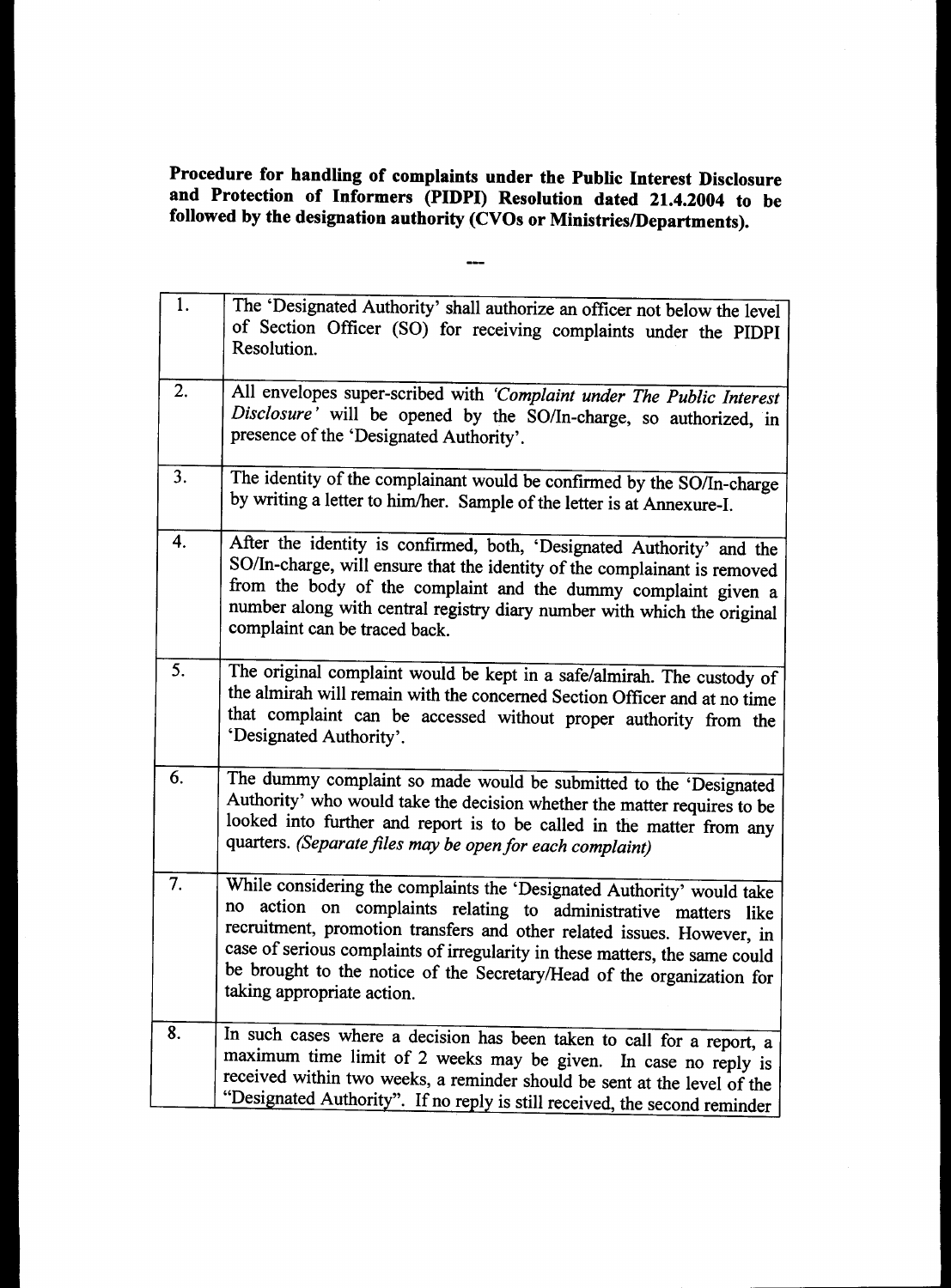| after 2 weeks should be sent at the level of the Secretary. If no reply is<br>still received, the "Designated Authority' may call for an explanation and<br>recommend administrative action for deliberate delay.                                                                                                                                                                             |
|-----------------------------------------------------------------------------------------------------------------------------------------------------------------------------------------------------------------------------------------------------------------------------------------------------------------------------------------------------------------------------------------------|
| On receipt of the report, the concerned SO/In-charge will put up the<br>matter to the 'Designated Authority' who shall investigated into the<br>complaint and prepare an investigation report within two weeks.                                                                                                                                                                               |
| The "Designated Authority" would submit the investigation report<br>alongwith his recommendation to the Central Vigilance Commission for<br>further direction.                                                                                                                                                                                                                                |
| Meanwhile, the "Designated Authority" shall ensure that no punitive<br>action is taken by any concerned Administrative authority against any<br>person on perceived reasons/suspicion of being "whistle blower".                                                                                                                                                                              |
| Subsequent to the receipt of Commission's directions to undertake any<br>disciplinary action based on such complaints, the CVO has to follow up<br>and confirm compliance of further action by the DA and keep the<br>Commission informed of delay, if any.                                                                                                                                   |
| The Section Officer/In-charge should maintain a separate list for the<br>complaints received under the 'PIDPI Resolution' and enter the<br>information in the computer system and monitor their progress<br>periodically and put up the same to the 'Designated Authority every 2<br>weeks.                                                                                                   |
| Wherever the complainant has alleged victimization/harassment the<br>'Designated Authority' should ensure that if the identity of the<br>complainant somehow becomes known he/she should not be harassed/<br>victimized by way of frequent transfers etc.                                                                                                                                     |
| In case a complainant seeks protection and reports that his life is in<br>danger, the 'Designated Authority' would examine the same and send his<br>recommendation to the CVC to take up the matter with the Nodal<br>Officers of respective States/UTs appointed by the Ministry of Home<br>Affairs/State Governments for the purpose of providing security cover to<br>the whistle blowers. |
|                                                                                                                                                                                                                                                                                                                                                                                               |

 $\label{eq:2.1} \frac{1}{\sqrt{2\pi}}\int_{0}^{\infty}\frac{1}{\sqrt{2\pi}}\left(\frac{1}{\sqrt{2\pi}}\right)^{2\pi}d\mu_{\rm{eff}}\,d\mu_{\rm{eff}}$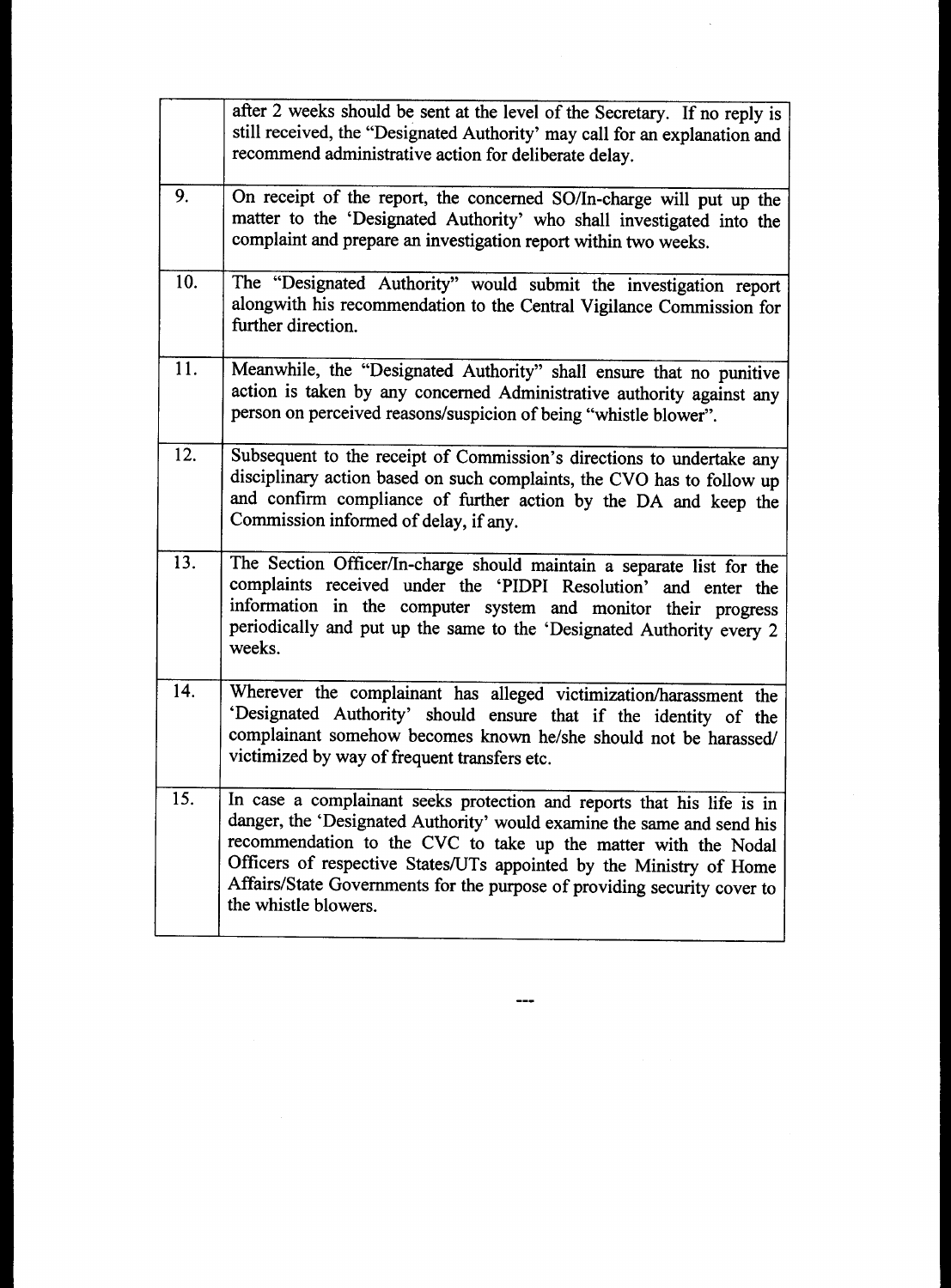# ANNEXURE-I

 $\cdots$ 

**CONFIDENTIAL** Speed post/Registered post

F. No. Conf./ / Government of India Ministry of .........

New Delhi the  $\ldots$  2014

To,

Sir,

Please refer to your complaint dated ................ received in this Ministry/Department on .................. under "Public Interest Disclosure & Protection of Informer Resolution (PIDPI)".

2. As per policy, a complainant is required to confirm that he/she has actually sent the said complaint to the Ministry/Department. You are, therefore, requested to confirm within 30 days of receipt of this letter, that you have sent the above-mentioned complaint.

3. You are also requested to furnish a certificate to the Ministry/Department as per format enclosed that you have not made similar/identical allegations of corruption/misuse of' office to any other authorities to qualify as a 'Whistle Blower' complainant.

4. The reply may be addressed to the undersigned by name.

Yours faithfully.

Under Secretary

Encl: Certificate.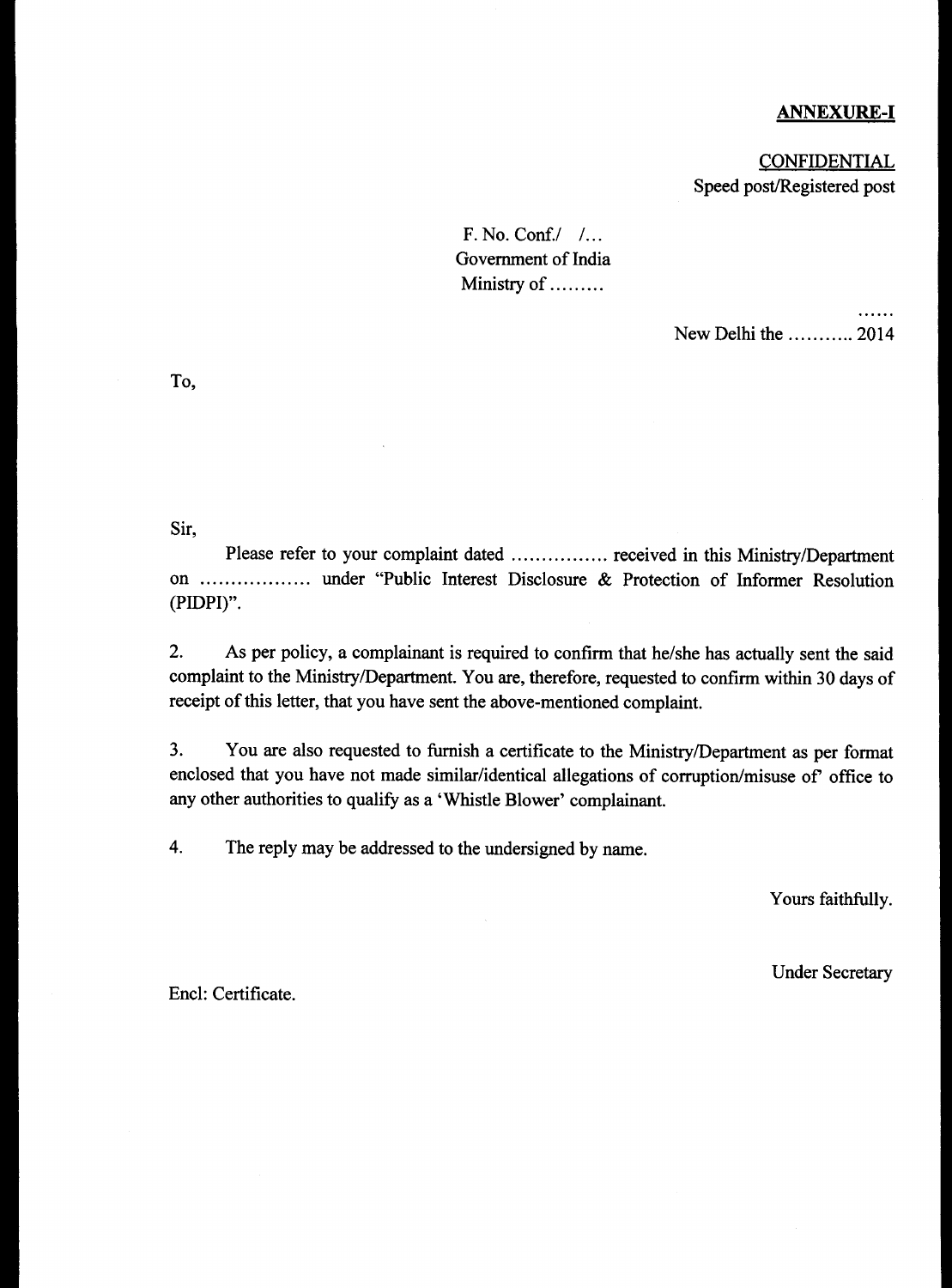# CERTIFICATE

It is certified that I have not made similar/identical allegation of corruption/misuse of office to any other authorities to qualify as a Whistle Blower complainant.

 $\cdots$ 

 $\hat{\mathcal{A}}$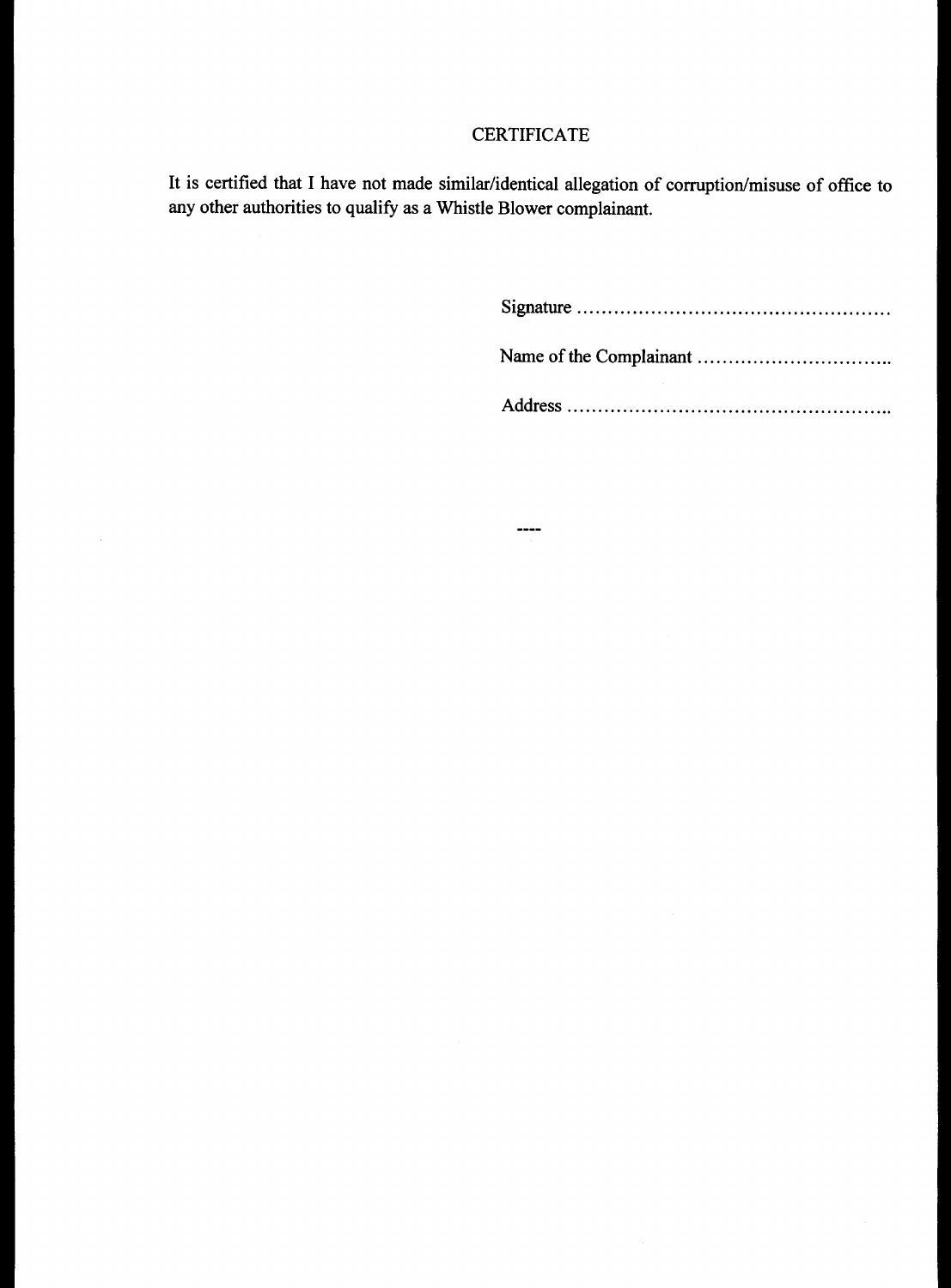REGD. NO. D. L.-33004/99



# $\overline{\mathbf{C}}$   $\overline{\mathbf{C}}$ 2142 The Gazette of India

असाधारण **EXTRAORDINARY** भाग 1-खण्ड 1

**PART I-Section 1** प्राधिकार से प्रकाशित

**PUBLISHED BY AUTHORITY** 

नई दिल्ली, बुधवार, अप्रैल 21, 2004/वैशाख 1, 1926 NEW DELHI, WEDNESDAY, APRIL 21, 2004/VAISHAKHA 1, 1926

कार्मिक, लोक-शिकायत तथा पेंशन मंत्रालय

(कार्मिक और प्रशिक्षण विभाग)

संकल्प

नई दिल्ली, 21 अप्रैल, 2004

सं.-371/12/2002-**ए.वी.डी.-III.—**जबकि सर्वोच्च न्यायालय ने श्री सत्येन्द्र दुबे की हत्या के संबंध में रिट याचिका (सी.) संख्या-539/2003 को सुनवाई करते समय यह इच्छा व्यक्त को कि उपयुक्त विधान के बनाए जाने तक '' पर्दाफाशों या भण्डाफोड़ों (विसल ब्लोअर्स)'' से प्राप्त शिकायतों पर कार्रवाई किए जाने के लिए उपयुक्त तंत्र व्यवस्था तैयार की जाए।

और जबकि विधि आयोग द्वारा तैयार किए गए लोकहित प्रकटीकरण और मुखबिर संरक्षण विधेयक, 2002 की जांच-पड़ताल चल रही है।

अतः अब, केन्द्र सरकार एतद्द्वारा निम्नलिखित संकल्प लेती है :-

रजिस्टी सं॰ डी॰ एल॰-33004/99

सं. 89]

No. 891

।. केन्द्रीय सतर्कता आयोग को केन्द्रीय सरकार <mark>अथवा किसी केन्द्री</mark>य अधिनियम के द्वारा अथवा इसके अंतर्गत स्थापित किन्हीं निगमों, केन्द्र सरकार के स्वामित्व वाली अथवा इसके द्वारा नियंत्रित सरकारी कम्पनियों, सोसाइटियों अथवा स्थानीय प्राधिकरणों के किसी कर्मचारी पर भ्रष्टाचार के किसी आरोप अथवा पद के दुरुपयोग के सम्बन्ध में लिखित शिकायतें प्राप्त करने अथवा प्रकटीकरण सम्बन्धी दस्तावेज प्राप्त करने के लिए एतद्द्वारा मनोनीत अभिकरण के रूप में प्राधिकृत किया जाता है। प्रकटीकरण अथवा शिकायत में यथासंभव सभी विवरण होंगे और इसमें समर्थक दस्तावेज अथवा अन्य सामग्री शामिल होगी।

2. मनोनीत अभिकरण यदि ऐसा उचित समझे <mark>तो वह प्र</mark>कटीकरण करने वाले व्यक्तियों से और जानकारी अथवा विवरण मंगवा सकता है। यदि शिकायत बेनामी है तो मनोनीत अभिकरण इस मामले में कोई कार्रवाई नहीं करेगा।

3. शासकीय गुप्त अधिनियम, 1923 में विहित किसी बात के बावजूद भी संविधान के अनुच्छेद 33 के खण्ड (क) से (घ) में संदर्भित व्यक्तियों से भिन्न कोई लोक सेवक अथवा किसी गैर-सरकारी संगठन सहित कोई अन्य व्यक्ति मनोनीत अभिकरण को लिखित प्रकटीकरण भेज सकता है।

4. यदि शिकायत में शिकायतकर्त्ता का ब्यौरा भी दिया गया है तो मनोनीत अभिकरण निम्नलिखित कदम उठाएगा :--

- (i) मनोनीत अभिकरण शिकायतकर्त्ता से यह पता लगाएगा कि क्या यह वही व्यक्ति है अथवा नहीं है जिसने शिकायत की है।
- (ii) शिकायतकर्त्ता की पहचान उद्घाटित नहीं की जाएगी जब तक कि शिकायतकर्त्ता ने स्वयं शिकायत का ब्यौरा सार्वजनिक न कर दिया हो अथवा किसी अन्य कार्यालय अथवा प्राधिकारी को अपनी पहचान नहीं बता दी हो।

1305 GI/2004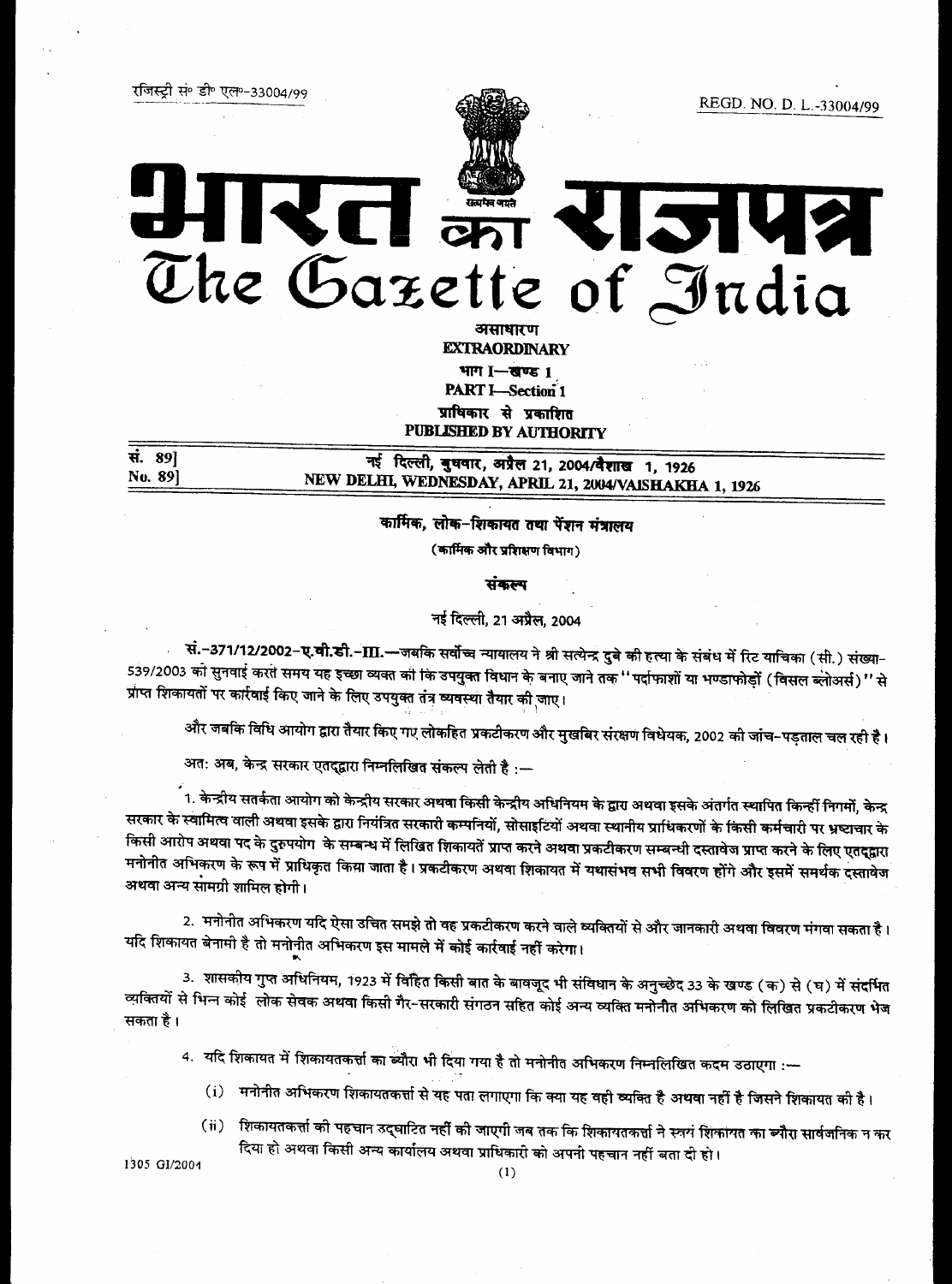(iii) शिकायतकर्त्ता की पहचान गुप्त रखने के पश्चात् मनोनीत अभिकरण प्रथमत: यह पता लगाने के लिए विवेकपूर्ण जांच-पड़ताल करेगा कि क्या इस शिकायत पर आगे कार्रवाई करने का कोई आधार बनता है। इस प्रयोजन हेतु मनोनीत अभिकरण एक समुचित तंत्र बनाएगा।

(iv) शिकायत की विवेकपूर्ण जांच-पड़ताल करने के परिणामस्वरूप अथवा बिना जांच-पड़ताल के केवल शिकायत के आधार पर ही यदि मनोनीत अभिकरण का यह मत होता है कि मामले की और जांच-पड़ताल करवाई जानी अपेक्षित है तो मनोनीत  $\frac{1}{2}$ अभिकूरण सम्बन्धित संगठन अथवा कार्यालय के विभागाध्यक्ष से सरकारी तौर पर उनकी टिप्पणियां/अथवा उनके स्पष्टीकरण मांगेगा। ऐसा करते समय मनोनीत अभिकरण मुखबिर की पहचान प्रकट नहीं करेगा और सम्बन्धित संगठन के अध्यक्ष को यह भी अनुरोध करेगा कि यदि उन्हें किसी कारणवश मुखबिर की पहचान का पता चल जाता है तो वे मुखबिर की पहचान गुप्त रखेंगे।

(v) सम्बन्धित संगठन का उत्तर प्राप्त होने के बाद यदि मनोनीत अभिकरण का यह मत होता है कि अन्वेषण से पद के दुरुपयोग अथवा भ्रष्टाचार के पुख्ता आरोपों का पता चलता है तो मनोनीत अभिकरण सम्बन्धित सरकारी विभाग अथवा संगठन को उपयुक्त कार्रवाई करने की संस्तुति करेगा। इनमें अन्य बातों के साथ-साथ निम्नलिखित शामिल होगा :—

- (क) सम्बन्धित सरकारी कर्मचारी के विरुद्ध उपयुक्त कार्यवाहियां शुरू किया जाना।
- (ख) भ्रष्टकृत्य अथवा पद के दुरुपयोग जैसी भी स्थिति हो, के परिणामस्वरूप सरकार को हुई हानि की पूर्ति के लिए उपयुक्त प्रशासनिक कदम उठाना।
- (ग) मामले के तथ्यों और परिस्थितियों को देखते हुए यदि ऐसा न्यायसंगत हो तो उपयुक्त मामलों में आपराधिक कार्यवाहिया शुरू किए जाने के बारे में उपयुक्त प्राधिकारी/अभि परण को सिफारिश करना।
- (घ) भविष्य में ऐसी घटनाओं की पुनरावृत्ति रोकने के लिए सुधारात्मक उपाय किए जाने की सिफारिश करना।

5. पूर्ण जांच-पड़ताल करने अथवा सम्बन्धित संगठन से जानकारी प्राप्त करने के प्रयोजन से मनोनीत अभिकरण को प्राप्त शिकायत के अनुक्रम में जांच-पड़ताल को पूरी करने में सभी प्रकार की सहायता प्रदान करने के लिए यथावश्यक समझे जाने पर केन्द्रीय अन्वेषण ब्यूरो अथवा पुलिस अधिकारियों को सहायता देने के लिए प्राधिकृत किया जाएगा।

6. यदि कोई व्यक्ति किसी कार्रवाई से इस आधार पर व्यथित होता है कि उसे इस तथ्य के आधार पर पीड़ित किया जा रहा है कि उसने शिकायत दायर की है अथवा प्रकटीकरण किया है तो वह इस मामले के निवारण की प्रार्थना करते हुए मनोनीत अभिकरण के समक्ष एक आवेदन दायर कर सकता है जो यथावश्यक उपयुक्त समझी जाने वाली कार्रवाई करेगा। मनोनीत अभिकरण सम्बन्धित सरकारी सेवक अथवा सरकारी प्राधिकारी को जैसी भी स्थिति हो, उपयुक्त निदेश दे दे।

7. शिकायतकर्त्ता के आवेदन पर अथवा एकत्रित की गई जानकारी के आधार पर यदि मनोनीत अभिकरण का यह मत होता है कि शिकायतकर्त्ता अथवा गवाहों को रांरक्षण दिए जाने की आवश्यकता है तो मनोनीत अभिकरण सम्बन्धित सरकारी प्राधिकारियों को उपयुक्त निर्देश जारी करेगा।

8. इस कार्य में प्रयुक्त तंत्र, मौजूदा कार्य तंत्र के अतिरिक्त होगा। तथापि, यदि शिकायत इस तंत्र के अन्तर्गत प्राप्त होती है तो पहचान को गुप्त रखा जाएगा।

9. यदि मनोनीत अभिकरण शिकायत को अभिप्रेरित अथवा कष्टप्रद स्वरूप की पाता है तो मनोनीत अभिकरण उपयुक्त कदम उठाने के लिए स्वतंत्र है।

10. मनोनीत अभिकरण निम्नलिखित स्वरूप के प्रकटीकरण पर कार्रवाई अथवा उसकी जांच~पड़ताल नहीं करेगा :—

- (क) ऐसे किसी मामले जिसमें लोक सेवक जांच अधिनियम, 1850 के अन्तर्गत एक औपचारिक और सार्वजनिक जांच का आदेश दे दिया गया हो, अथवा
- (ख) ऐसा कोई मामला जिसे जांच आयोग अधिनियम, 1952 के तहत जांच के लिए भेजा गया है।

11. मनोनीत अभिकरण के निर्देशों के विपरीत मुखबिर की पहचान उद्घाटित हो जाने पर गनोनीत अभिकरण ऐसा प्रकटीकरण करने वाले किसी व्यक्ति अथवा अभिकरण के विरुद्ध मौजूदा विनियमों के अनुसार उपयुक्त कार्रवाई शुरू किए जाने के लिए प्राधिकृत है।

12. इस कार्य हेतु सृषित तंत्र, संसद द्वारा इस विषय में कानून बनाए जाने तक लागू रहेगा।

श्रीमती मंजुलिका गौतम, अपर सचिव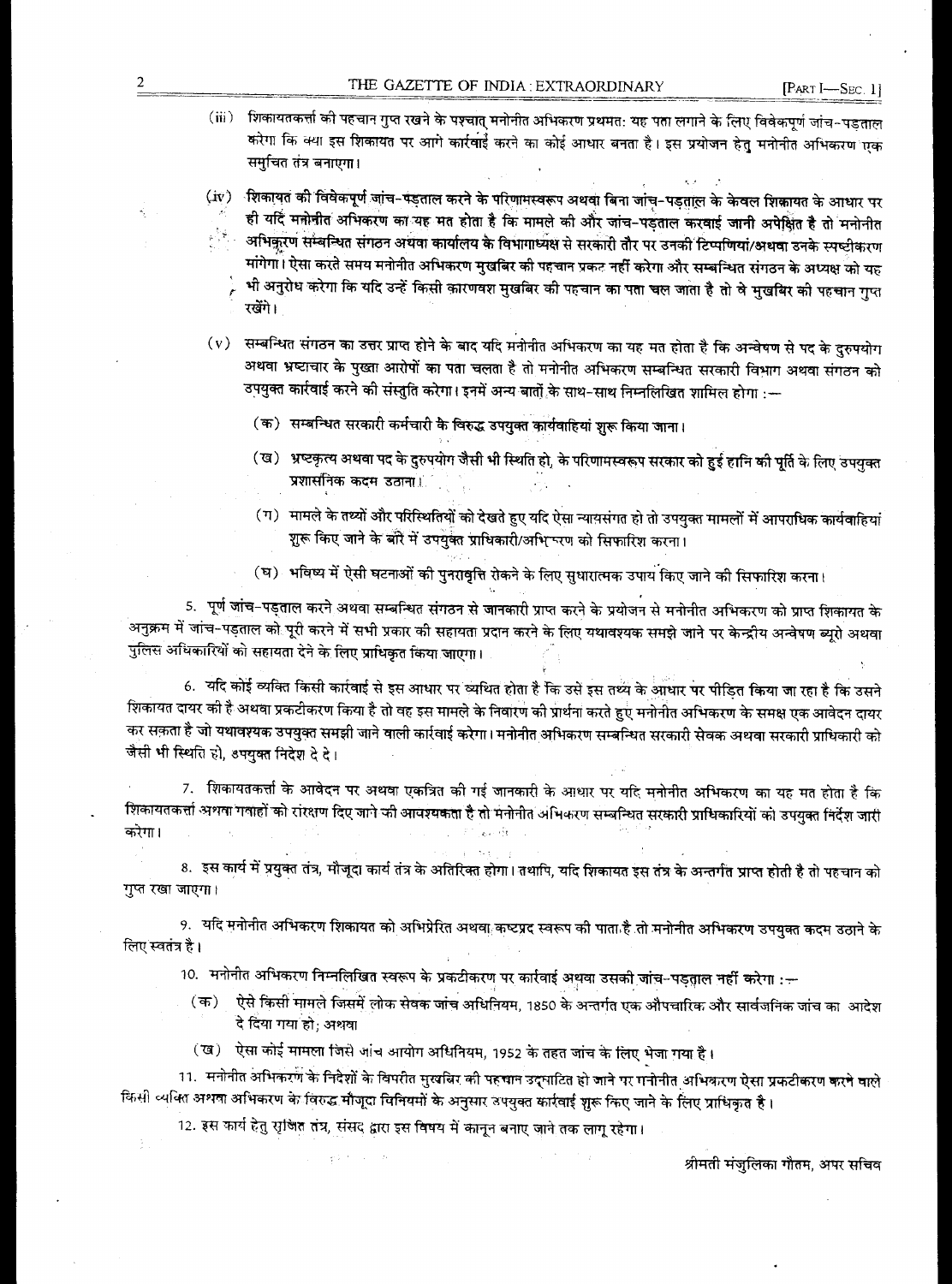#### खण्ड**।**

#### भारत का राजपत्र : असाधारण

# **MINISTRY OF PERSONNEL, PUBLIC GRIEVANCES AND PENSIONS**

# **(Department of Personnel and Training)**

#### **RESOLUTION**

# **New Delhi, the 21st April, 2004**

No. 371/12/2002-AVD-III.—Whereas while hearing Writ Petition (C) No. 539/2003 regarding the muities of  $\frac{1}{2}$  should be not a Dubey, the Supreme Court desired that pending enactment of a suitable legislation, suitable machinery  $\frac{1}{2}$ **should be put in place for acting on complaints from "whistle-blowers".** 

And whereas the <sup>5</sup>The Public Interest Disclosure and Protection of Informers' Bill, 2002, drafted by the Law Commission is under examination

**Now, therefore, the Central Government hereby resolves as under :** 

- **1. The Central Vigilance Commission (CVC) is hereby authorized, as the Designated Agency, to receive written complaints or disclosure on any allegation of corruption or of mis-use of office by any employee of the Central Government or of any corporation established by or under any Central Act, Government companies, societies or local authorities owned or controlled by the Central Government. The disclosure or complaint shall contain as full particulars as possible and shall be accompanied by supporting documents or other material.**
- **2. The designateed agency may, if it deems fit call for further information or.particuiars from the persons making the disclosure. If the complaint is anonymous, the designated agency shall not take any action in the matter.**
- **3. NotWithstanding anything contained in the Official Secrets Act, 1923, any public servant other than those referred to clauses (a) to (d) of Article 33 of the Constitution or any other person including any non-governmental organisation, may make a written disclosure to the designated agency.**
- 4. If the complaint is accompanied by particulars of the person making the complaint, the designated agency shall
	- **(i) The designated agency will ascertain from the complainant whether he was the person who made the complaint or not.**
	- **The identity of the complainant will not be revealed unless the complainant himself has made the details**   $(ii)$ **of the complaint either public or disclosed his identity to any other office or authority.**
	- After concealing the identity of the complainant, the designated agency shall make, in the first instance, discreet inquiries to ascertain if there is any basis of proceeding further with the complaint. For this **purpose, the designated agency shall devise an appropriate machinery**  (id)
	- **(iv) Either as a reslut of the discreet inquiry, or on the basis of the complaint itself without any inquiry if the designated agency is of the opinion that the matter requires to be investigated further, the designated agency shall officially seek comments/or explanation from the Head of the Department of the concerned organisation or office. While doing so, the designated agency shall not disclose the identity of the informant and also shall request the concerned Head of the organisation to keep the identity of the informant secret, if for any reason, the concerned Head comes to know the identity.**
	- **(v) After obtaining the response of the concerned organisation, if the designated agency is of the opinion that the, investigations reveal either mis-use of office or substantiate allegations of corruption, the designated agency shall recommend appropriate action to the concerned Government Department or Organization. These shall, inter alia, include following :** 
		- **(a) Appropriate proceedings to be initiated against the concerned Government servant.**
		- **(b) Appropriate administrative steps for redressing the loss caused to the Government as a result of the corrupt act or mis-use of office, as the case may be.**
		- **(c) Recommend to the appropriate authority/agency initiation** of **criminal proceedings in suitable cases, if warranted by the facts and circumstances of the case.**
		- **(d) Recommend taking of corrective measures to prevent recurrence of such events in future.**

3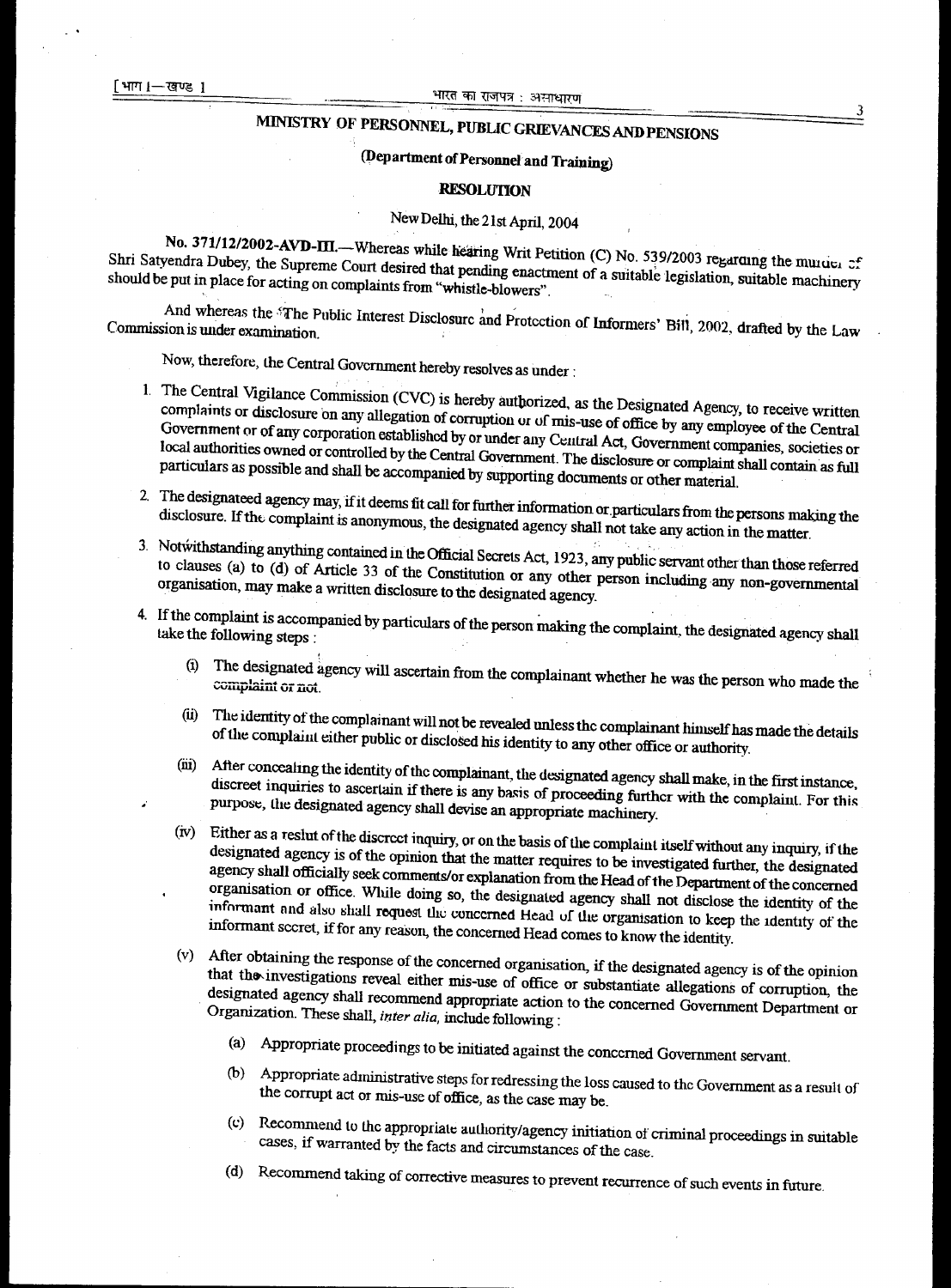- 5. For the purpose of making discreet inquiry or obtaining information from the concerned organisation, the designated agency shall be authorized to call upon the CBI or the police authorities, as considered necessary, to render all assistance to complete the investigation pursuant to the complaint received.
- 6. If any person is aggrieved by any action on the ground that he is being victimized due to the fact that he had filed a complaint or disclosure, he may file an application before the designated agency seeking redress in the matter, who shall take such action, as deemed fit. The' designated agency may give suitable directions to the concerned public servant or the public authority as the case may be.
- 7. Either on the application of the complainant, or on the basis of the information gathered, if the designated agency is of the opinion that either the complainant or the witnesses need protection, the designated agency shall issue appropriate directions to the concerned Government authorities.
- 8. The machinery evolved herein shall be in addition to the existing mechanisms in place. However, secrecy of identity shall be observed, only if the complaint is received under this machinery.
- 9. In case the designated agency finds the complaint to be motivated or vexatious, the designated agency shall be at liberty to take appropriate steps.
- 10. The designated agency shall not entertain or inquire into any disclosure :
	- (a) in respect of which a formal and public inquiry has been ordered under the Public Servants'Inquiries Act, 1850; or
	- (b) in respect of a matter which has been referred for inquiry under the Commissions of Inquiry Act, 1952.
- 11. In the event of the identity of the informant being disclosed in spite of the designated agency's directions to the contrary, the designated agency is authorized to initiate appropriate action as.per extant regulations against the person or agency making such disclosure.
- 12. The machinery created herein shall operate till Parliament passes a law on the subject.

 $\texttt{SMT}\text{.}\text{MANJULIKA GAUTAM}\text{, Addl.}$  *Sccy.*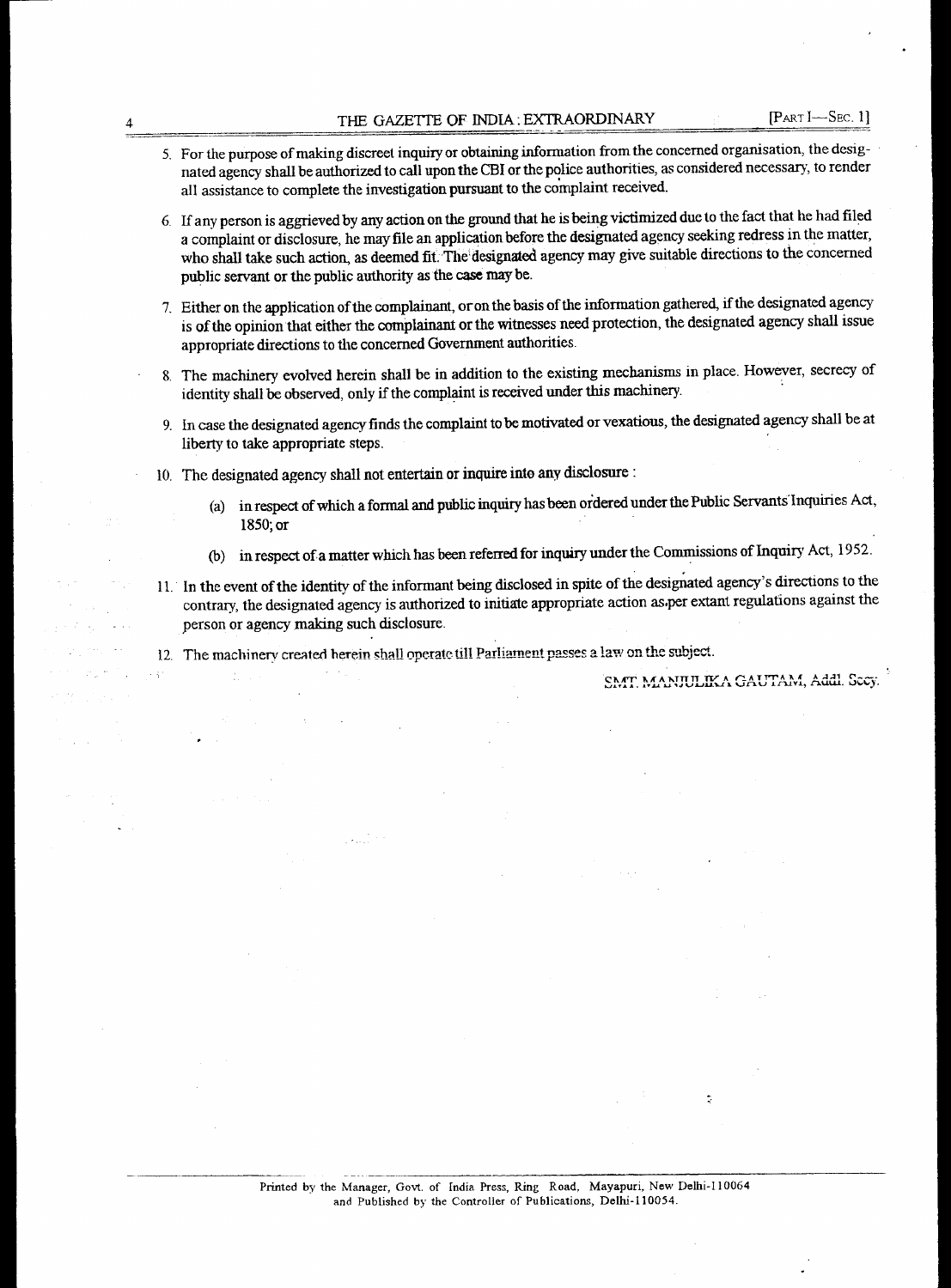रजिस्ट्री सं॰ डी॰ एल॰-33004/99



 $\begin{array}{ccc} \mathbf{1} & \frac{1}{\text{min and}} \\ \hline \mathbf{1} & \mathbf{1} \end{array}$  $\mathbf{X}$ **1214** The Gazette of India

**EXTRAORDINARY** भाग I-सण्ड 1 **PART I-Section 1** प्राधिकार से प्रकाशित PUBLISHED BY AUTHORITY

सं. 981 No. 98

नई दिल्ली, बृहस्पतिवार, अप्रैल 29, 2004/वैशाख 9, 1926<br>NEW DELHI, THURSDAY, APRIL 29, 2004/VAISAKHA 9, 1926

कार्मिक, लोक-शिकायत तथा पेंशन मंत्रालय

(कार्मिक और प्रशिक्षण विभाग)

शब्दिपत्र

नई दिल्ली, 29 अप्रैल, 2004

सं. 371/12/2002-ए.वी.डी.-III.—भारत के असाधारण राजपत्र भाग-I, खण्ड 1 में दिनांक 21 अप्रैल, 2004 को प्रकाशित भारत सरकार के संकल्प संख्या 89 का आंशिक संशोधन करते हुए, उक्त संकल्प के प्रारंभिक पैरा तथा पैरा-2 में निम्नलिखित संशोधन किए जाते हैं :

(i) संकल्प के प्रारंभिक पैरा को निम्न प्रकार से प्रतिस्थापित किया जाता है:

''जबकि श्री सत्येन्द्र दुबे को रुत्या के सम्बन्ध में रिट याचिका (सी.) संख्या 539/2003 <mark>को सुन</mark>वाई करते समय, 'पर्दाफाशों या भण्डाफोड़ों (विसल ब्लोअर्स)' से प्राप्त शिकायतों पर कार्रवाई किए जाने के लिए उपयुक्त तंत्र का प्रश्न उठा''।

(ii) संकल्प के अंग्रेजी पाठ के पैरा 2 में शब्द 'designateed' (डेजिगनेटीड) को <mark>शब्द 'designated' (डेजिगनेटिड) से प्र</mark>तिस्थापित किया जाता है।

श्रीमती मंजूलिका गौतम, अपर सचिव

# MINISTRY OF PERSONNEL, PUBLIC GRIEVANCES AND PENSIONS (Department of Personnel and Training) **CORRIGENDUM**

# New Delhi, the 29th April, 2004

No. 371/12/2002-AVD.III.—In partial modification of the Government of India's Resolution No. 89, published in the Gazette of India Part I Section 1, Extraordinary dated 21st April, 2004, the following modifications are made in the opening para and para-2 of the said Resolution :

The opening para of the Resolution is substituted as:  $(i)$ 

"Whereas while hearing Writ Petition (C) No. 539/2003 regarding the murder of Shri Satyendra Dubey, the question of a suitable machinery for acting on complaints from 'whistle-blowers' arose."

In para 2 the word "designateed" is substituted as "designated".  $(ii)$ 

Smt. MANJULIKA GAUTAM, Addl. Secy.

1396 GI/2004

Printed by the Manager, Govt. of India Press, Ring Road, Mayapuri, New Delhi-110064 and Published by the Controller of Publications, Delhi-110854.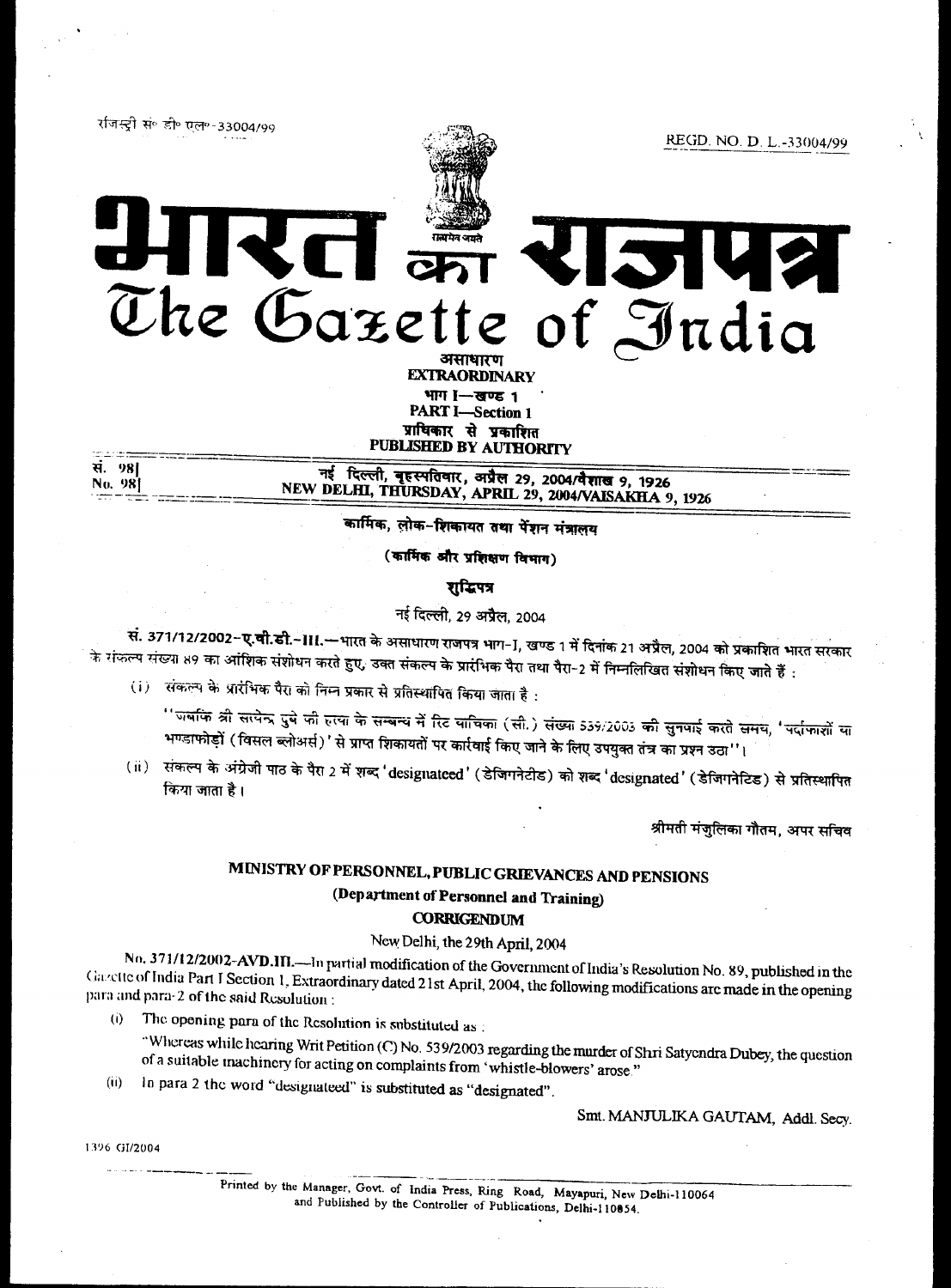रजिस्ट्री सं० डी० एल०-33004/99



REGD. NO. D. L.-33004/99

# The Gazette of India अमाधारण

**EXTRAORDINARY** 

भाग I-खण्ड १

**PART I-Section 1** 

प्राधिकार से प्रकाशित

**PUBLISHED BY AUTHORITY** 

190] सं. No. 1901

नई दिल्ली, बृहस्पतिवार, अगस्त 29, 2013/भाद्र 7, 1935 NEW DELHI, THURSDAY, AUGUST 29, 2013/BHADRA 7, 1935

कार्मिक, लोक शिकायत तथा पेंशन मंत्रालय

(कार्मिक और प्रशिक्षण विभाग)

#### संकल्प

#### नई दिल्ली, 14 अगस्त, 2013

सं. 371/4/2013/एवीडी-III.-भारत के असाधारण राजपत्र, भाग I, खण्ड 1 में प्रकाशित लोकहित प्रकटन तथा मुखबिरों की सुरक्षा के अंतर्गत शिकायत प्रबंधन हेतु केन्द्रीय सतर्कता आयोग (सीवीसी) को मनोनीत अभिकरण के रूप में प्राधिकृत करने वाले, इस मंत्रालय के संकल्प संख्या 371/12/2002/एवीडी-III दिनांक 21 अप्रैल, 2004 में निम्नलिखित संशोधन किए जाते हैं, अर्थात:-

उक्त संकल्प में,—

- पैरा 2, 3, 4, 5, 6, 8, 9, 10 एवं 11 शब्द "मनोनीत  $(i)$ अभिकरण" जहां कहीं भी प्रयोग में आए हों, को क्रमश: "मनोनीत अभिकरण अथवा मनोनीत प्राधिकरण" शब्दों से प्रतिस्थापित किया जाएगा:
- पैरा । में शब्द "प्रकटीकरण अथवा शिकायत में यथासंभव  $(ii)$ सभी विवरण होंगे और इसमें समर्थक दस्तावेज अथवा अन्य सामग्री शामिल होगी" का लोप किया जाएगा:
- $(iii)$ पैरा 1 के बाद निम्नलिखित पैरा जोड़े जाएंगे, अर्थात्:--

"1क. भारत सरकार के मंत्रालय अथवा विभागों के मुख्य सतर्कता अधिकारियों को, उस मंत्रालय या विभाग, किसी केन्द्रीय अधिनियम के द्वारा या इसके अंतर्गत स्थापित किसी निगम अथवा केन्द्र सरकार के स्वामित्व या नियंत्रणाधीन सरकारी कंपनियों, संस्थाओं अथवा स्थानीय प्राधिकरणों जो उस मंत्रालय या विभाग के अधिकार क्षेत्र में आते हों, के किसी कर्मचारी पर भ्रष्टाचार अथवा पद के दुरुपयोग के किसी आरोप के संबंध में लिखित शिकायत या प्रकटन संबंधी शिकायत प्राप्त करने के लिए मनोनीत प्राधिकारी के रूप में भी प्राधिकृत किया गया है।

1ख: प्रकटन या शिकायत में जितना संभव हो सम्पूर्ण विवरण समाहित होगा एवं इसके साथ समर्थित दस्तावेज या अन्य सामग्री होगी ।"

 $(iv)$ पैरा 7 के बाद, निम्नलिखित पैरा जोडा जाएगा, अर्थात:---

> "7क. या तो शिकायतकर्ता के आवेदन पर या संग्रहित सूचना के आधार पर, यदि मनोनीत प्राधिकारी का मत हो कि शिकायतकर्ता या गवाह को संरक्षण की आवश्यकता है तो मनोनीत प्राधिकारी, संबंधित सरकारी प्राधिकारियों को समुचित दिशानिर्देश जारी करने के लिए इस मामले को केन्द्रीय सतर्कता आयोग के साथ उठाएगा।"

पैरा 11 के बाद, निम्नलिखित पैरा जोड़ा जाएगा, अर्थात्:—  $(v)$ 

> "11क. केन्द्रीय सतर्कता आयोग (सीवीसी) मनोनीत प्राधिकारी को प्राप्त शिकायतों का पर्यवेक्षण एवं निगरानी करेगा ।"

> > दीप्ति उमाशंकर, संयुक्त स**चिव**